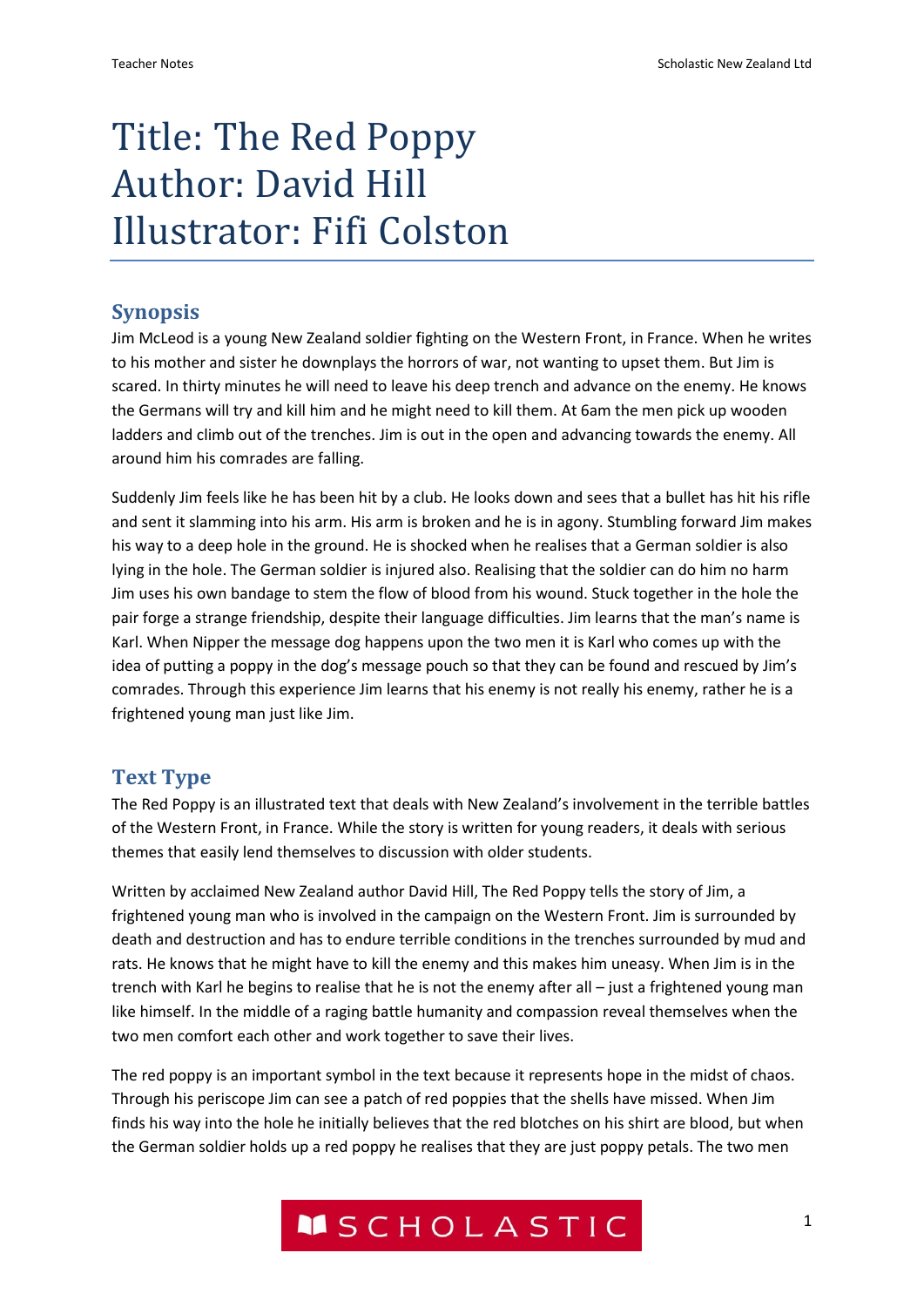laugh over his misunderstanding and a bond is formed. It is Karl who comes up with the idea of including a poppy with Nipper's message so that they can be found easily.

The red poppy is used every ANZAC day to commemorate fallen comrades and veterans around the world for their sacrifice. The red poppy was chosen as a symbol because it used to grow in parts of the Western Front, where the story is set.

The Red Poppy is beautifully illustrated by Fifi Colston using chalk pastel, oil paint and Photoshop. The dark and muted colours used help emphasise the horrors of war. The only bright spots in the book are provided by the red poppy, the symbol of hope.

The Red Poppy also comes with a CD of the song 'Little Red Poppy' written by Rob Kennedy.

#### **Sharing the Novel**

The story can easily be read in one sitting and would work really well if read aloud.

#### **Introducing the Novel**

Have students study the front cover of the book and read the blurb.

- Who is the book about?
- When is the story set?
- What is the name of the dog on the front cover? What is his role?
- Why do you think the story is called The Red Poppy?
- Do you know why we give away red poppies on ANZAC day? What do you think they might symbolise?
- How do you think Jim feels while he is in the trenches waiting for the order to attack the enemy?
- What do you think happens when Jim finds himself face-to-face with an enemy soldier?
- Use the internet to find out more about World War I and the role that New Zealand played.

Teacher reads story aloud to students.

## **Comprehension**

- Who does Jim write to the night before the battle?
- Why is Jim frightened?
- How many soldiers marched through the night? What did they see as they marched?

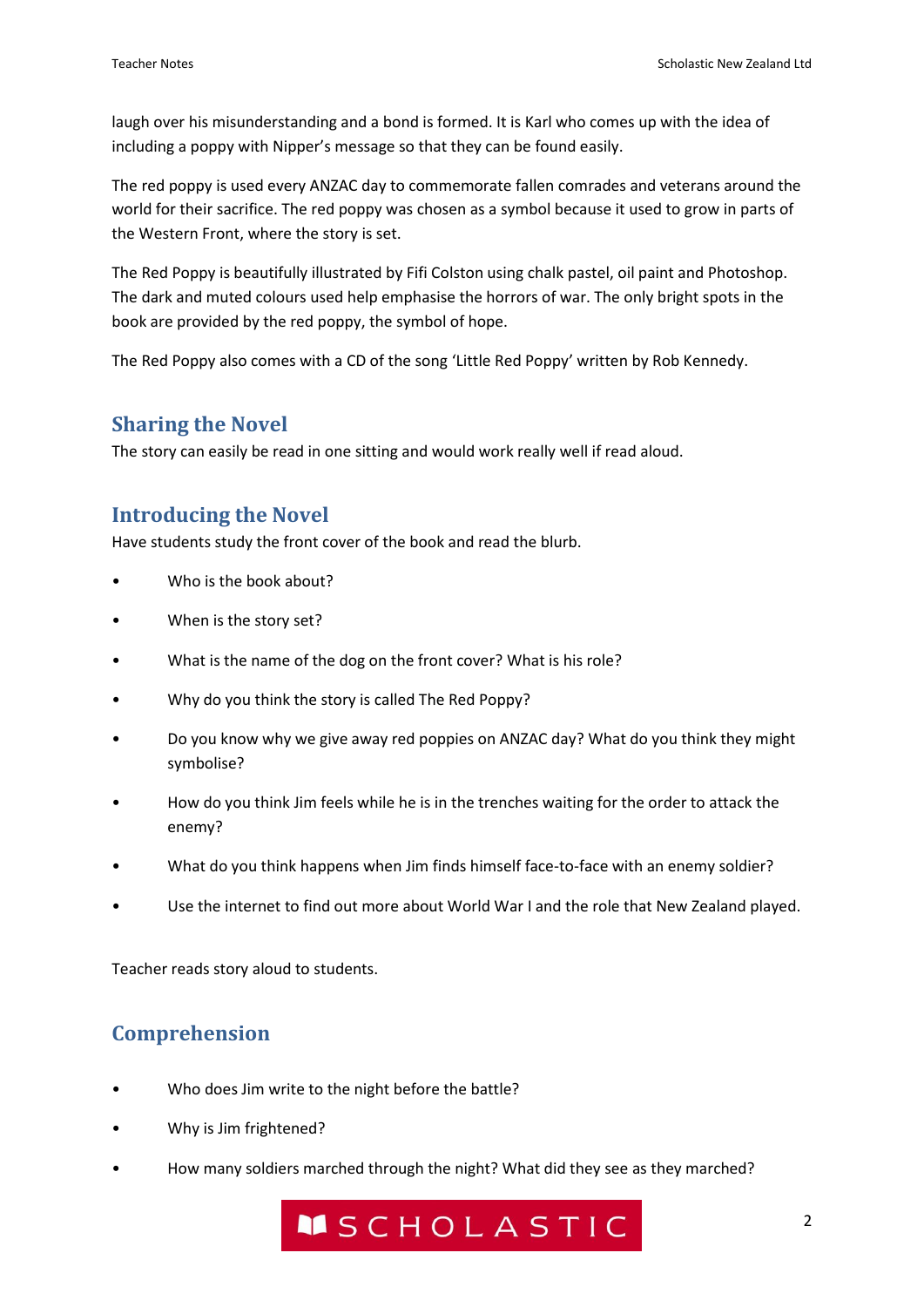- What time does the attack begin?
- Who else is in the trench with Jim? What weapons do they have? Why do the rifles have bayonets?
- What does Jim see as he looks out of the trench? How far away are the German soldiers?
- What does Jim see through his periscope?
- What is the name of the messenger dog? Where did the soldiers find him? How does the dog transport messages? What advantages does a dog have over a human?
- Why is Nipper considered to be such a good dog?
- What do some of the men start to do when there is only ten minutes to go before the battle starts?
- Describe what happens before the men leave the trenches. What signal tells them that it is time to climb up the ladders? Why do the soldiers spread out as they advance?
- What is artillery?
- What does Jim see as he moves forward?
- Who are the soldiers in grey uniforms?
- What happens when Jim nears the patch of red poppies? Who does he think about as he begins to crawl forward?
- How does Jim get injured? Where does he crawl to?
- How does Jim feel when he sees the German soldier in the hole? What does he notice about the man?
- Why does Jim go cold with fright? How does the German soldier reassure him? Why does Jim laugh?
- Why does Jim call the man Fritz?
- What does the German think that Jim is going to do when he crawls towards him? What does Jim actually do?
- What is the soldier's name?
- What does Jim think about as he lies in the hole?
- How does Jim feel when Nipper slides down the side of the hole? What does Karl give the dog?
- Who provides the pen and paper for Jim's note? What does Karl give to Jim to put in with the note? Why does he do this?

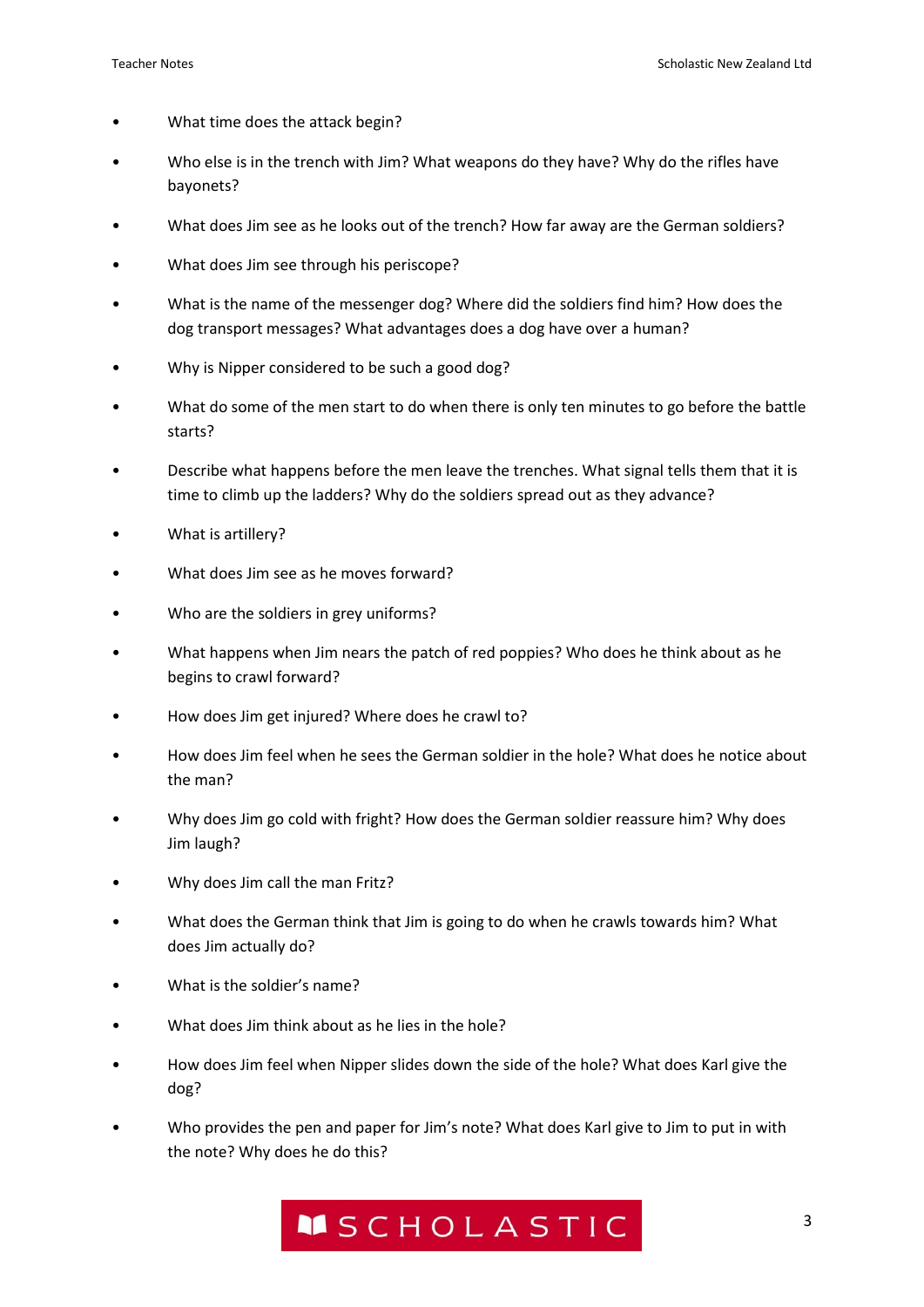- What do the two men learn about each other as they lie in the hole?
- Who appears beside the shell hole? What do the soldiers initially do when they see Karl? How do they get Karl out of the hole? What injuries has Jim sustained?
- Why was the poppy such a good idea?
- How do the men treat Karl? Where is he taken when they get him back to camp?
- Why do you think Jim gives Karl the Poppy? What does the handshake shared by the men represent?

#### **Discussion**

- Why do you think Jim doesn't mention anything to his mother and sister about the approaching battle or the conditions in which he lives?
- What are trenches and why were they used during the war?
- In what way do the illustrations in the story help reveal what the war was like?
- Is it ever right to kill people during a war? Justify your answer.
- Why do you think the illustrator has used a bright colour to depict the poppies? What do you think the bright poppies might represent?
- How do you think Jim felt when he left the relative safety of the trench and ran out into the open?
- What impression does the story give you about war? What does Jim see and hear? How does he feel?
- How does the incident where the German soldier held the poppy up to Jim to show him that he wasn't bleeding create a bond between the two men?
- What does Jim's treatment of the injured German soldier suggest about his character?
- What is the significance of the men telling each other their names?
- What does this story illustrate about compassion and humanity? What lesson do you think Jim learns from his experience?